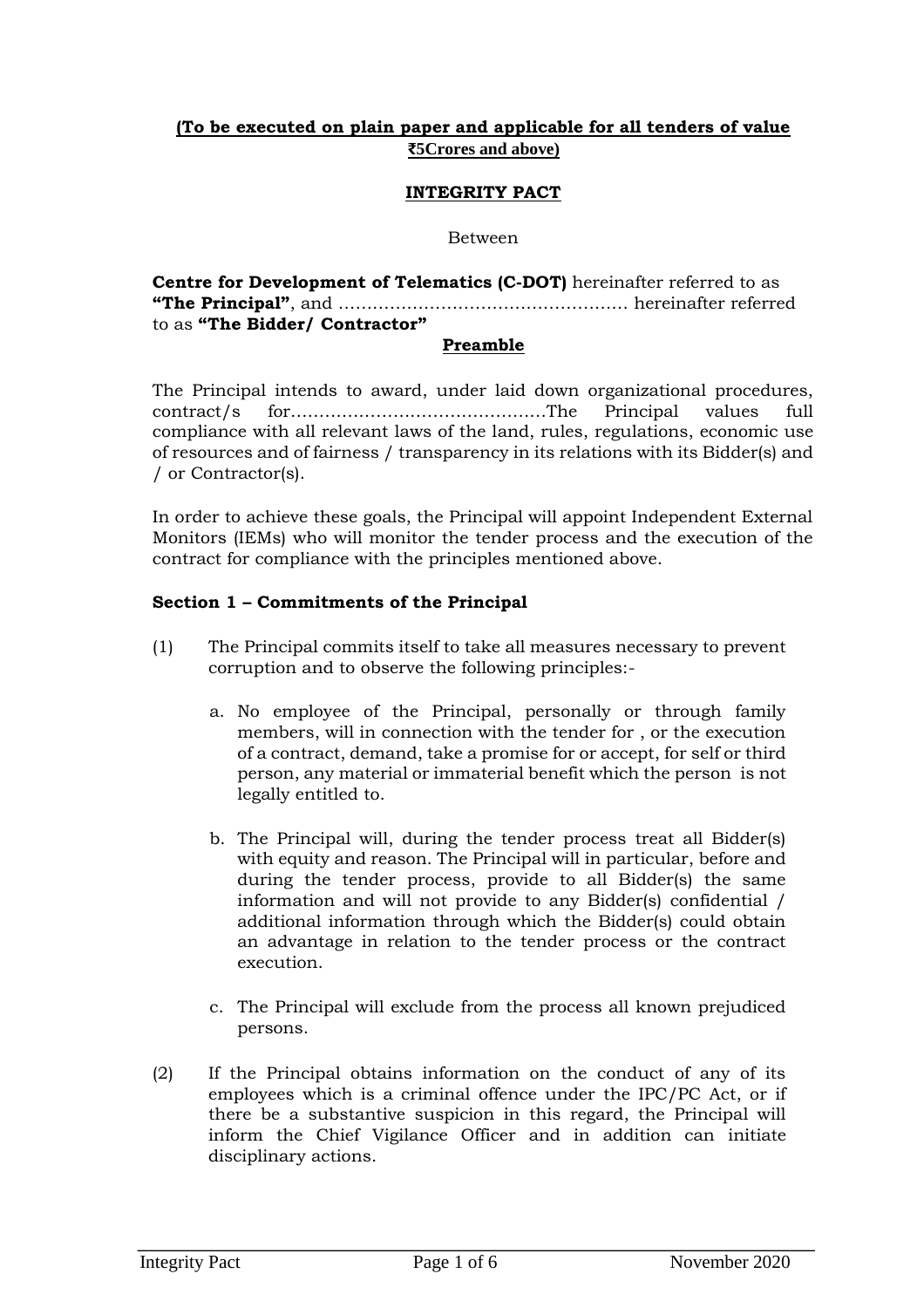# **Section 2 – Commitments of the Bidder(s)/ Contractor(s)**

- (1) The Bidder(s)/ Contractor(s) commit themselves to take all measures necessary to prevent corruption. The Bidder(s)/ Contractor(s) commit themselves to observe the following principles during participation in the tender process and during the contract execution.
	- a. The Bidder(s)/ Contractor(s) will not, directly or through any other person or firm, offer, promise or give to any of the Principal's employees involved in the tender process or the execution of the contract or to any third person any material or other benefit which he/she is not legally entitled to, in order to obtain in exchange any advantage of any kind whatsoever during the tender process or during the execution of the contract.
	- b. The Bidder(s)/ Contractor(s) will not enter with other Bidders into any undisclosed agreement or understanding, whether formal or informal. This applies in particular to prices, specifications, certifications, subsidiary contracts, submission or nonsubmission of bids or any other actions to restrict competitiveness or to introduce cartelization in the bidding process.
	- c. The Bidder(s)/ Contractor(s) will not commit any offence under the IPC/PC Act or such relevant laws, rules, regulations and guidelines; further the Bidder(s)/ Contractor(s) will not use improperly, for purposes of competition or personal gain, or pass on to others, any information or document provided by the Principal as part of the business relationship, regarding plans, technical proposals and business details, including information contained or transmitted electronically.
	- d. The Bidder(s)/Contractors(s) of foreign origin shall disclose the name and address of the Agents/representatives in India, if any. Similarly the Bidder(s)/Contractors(s) of Indian Nationality shall furnish the name and address of the foreign principals, if any. Further details as mentioned in the "Guidelines on Indian Agents of Foreign Suppliers" shall be disclosed by the Bidder(s)/Contractor(s).Further, as mentioned in the Guidelines all the payments made to the Indian agent/representative have to be in Indian Rupees only. Copy of the "Guidelines on Indian Agents of Foreign Suppliers" is placed at (page nos. 6-7)
	- e. The Bidder(s)/ Contractor(s) will, when presenting their bid, disclose any and all payments made, is committed to or intends to make to agents, brokers or any other intermediaries in connection with the award of the contract.
	- f. Bidder(s) /Contractor(s) who have signed the Integrity Pact shall not approach the Courts before and while representing the matter to IEMs and shall wait for their decision in the matter.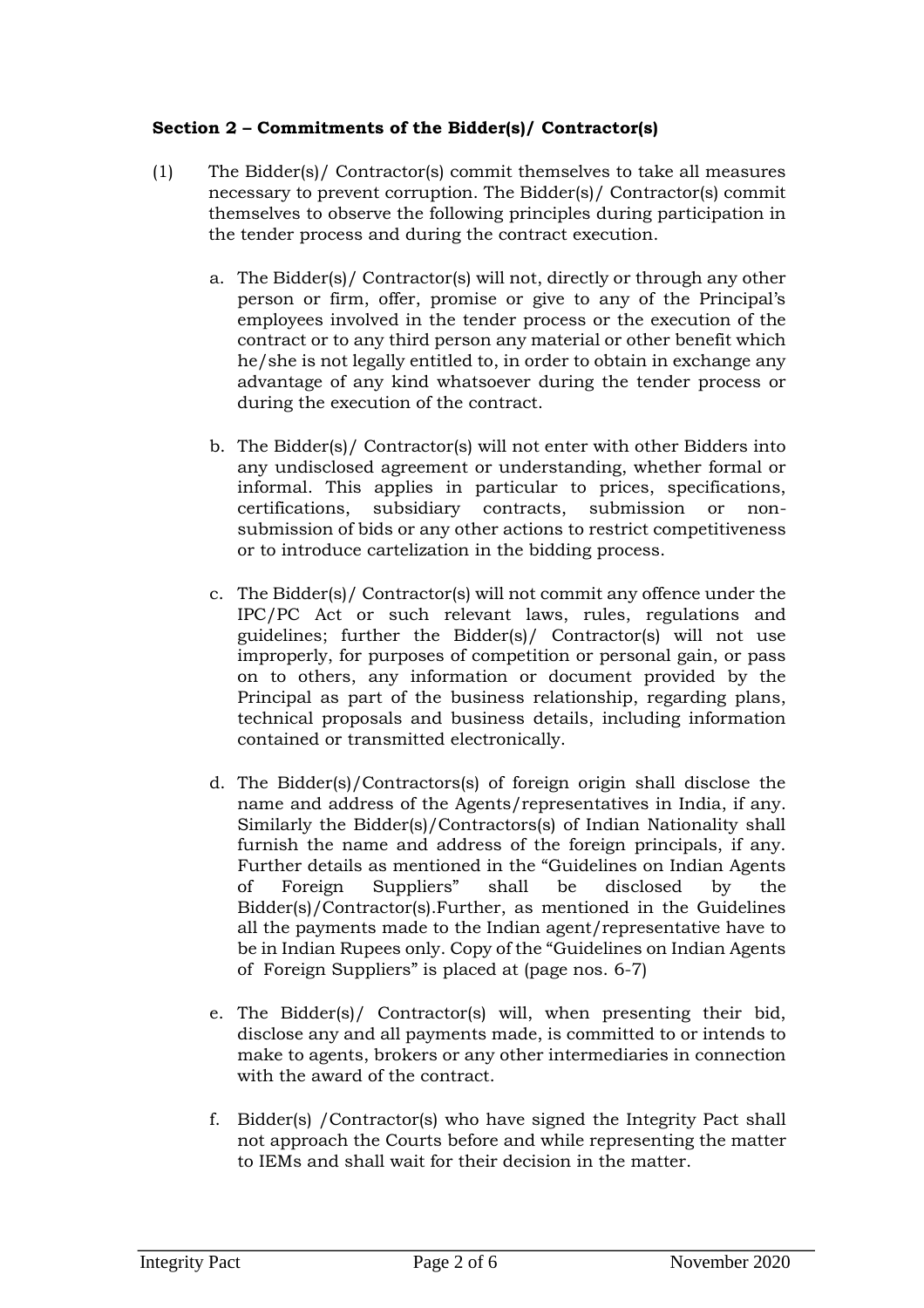(2) The Bidder(s)/ Contractor(s) will not instigate third persons to commit offences outlined above or be an accessory to such offences.

## **Section 3 - Disqualification from tender process and exclusion from future contracts**

If the Bidder(s)/Contractor(s), before award or during execution has committed a transgression through a violation of Section 2, above or in any other form such as to put their reliability or credibility in question, the Principal is entitled to disqualify the Bidder(s)/Contractor(s) from the tender process or take action as per the procedure mentioned in the "Guidelines on Banning of business dealings". Copy of the "Guidelines on Banning of business dealings" is placed at (page nos. 8-17).

## **Section 4 – Compensation for Damages**

- (1) If the Principal has disqualified the Bidder(s) from the tender process prior to the award according to Section 3, the Principal is entitled to demand and recover the damages equivalent to Earnest Money Deposit/ Bid Security.
- (2) If the Principal has terminated the contract according to Section 3, or if the Principal is entitled to terminate the contract according to Section 3, the Principal shall be entitled to demand and recover from the Contractor liquidated damages of the Contract value or the amount equivalent to Performance Bank Guarantee.

# **Section 5 – Previous transgression**

- (1) The Bidder declares that no previous transgressions occurred in the last three years with any other Company in any country conforming to the anti-corruption approach or with any Public Sector Enterprise in India that could justify his exclusion from the tender process.
- (2) If the Bidder makes incorrect statement on this subject, he can be disqualified from the tender process or action can be taken as per the procedure mentioned in "Guidelines on Banning of business dealings".

### **Section 6 – Equal treatment of all Bidders / Contractors / Subcontractors**

- (1) In case of Sub-contracting, the Principal Contractor shall take the responsibility of the adoption of Integrity Pact by the Subcontractor.
- (2) The Principal will enter into agreements with identical conditions as this one with all Bidders and Contractors.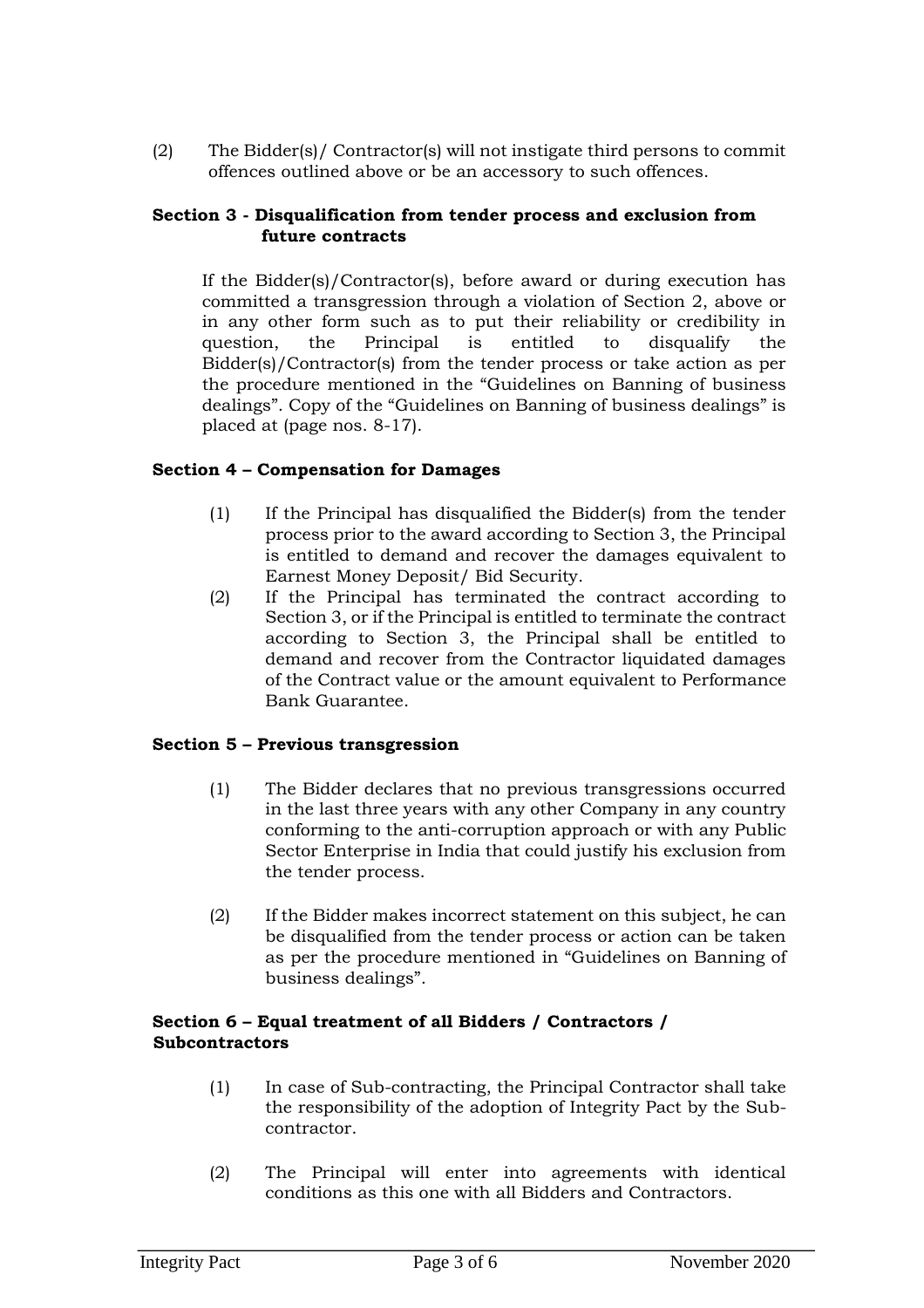(3) The Principal will disqualify from the tender process all bidders who do not sign this Pact or violate its provisions.

# **Section 7 – Criminal charges against violating Bidder(s) / Contractor(s) / Subcontractor(s)**

If the Principal obtains knowledge of conduct of a Bidder, Contractor or Subcontractor, or of an employee or a representative or an associate of a Bidder, Contractor or Subcontractor which constitutes corruption, or if the Principal has substantive suspicion in this regard, the Principal will inform the same to the Chief Vigilance Officer.

## **Section 8 – Independent External Monitor**

- (1) The Principal has appointed Sh. Prabhash Singh, a competent and credible Retd. ITS as the Independent External Monitor for this Pact after approval by Central Vigilance Commission. The details of the appointed IEM is available on the Principal's official website. The task of the Monitor is to review independently and objectively, whether and to what extent the parties comply with the obligations under this agreement.
- (2) The Monitor is not subject to instructions by the representatives of the parties and performs his/her functions neutrally and independently. The Monitor would have access to all Contract documents, whenever required. It will be obligatory for him / her to treat the information and documents of the Bidders/Contractors as confidential. He/ she reports to the EDR, C-DOT.
- (3) The Bidder(s)/Contractor(s) accepts that the Monitor has the right to access without restriction to all Project documentation of the Principal including that provided by the Contractor. The Contractor will also grant the Monitor, upon his/her request and demonstration of a valid interest, unrestricted and unconditional access to their project documentation. The same is applicable to Sub-contractors.
- (4) The Monitor is under contractual obligation to treat the information and documents of the Bidder(s)/ Contractor(s)/ Subcontractor(s) with confidentiality. The Monitor has also signed declarations on 'Non-Disclosure of Confidential Information' and of 'Absence of Conflict of Interest'. In case of any conflict of interest arising at a later date, the IEM shall inform Executive Director, C-DOT and recuse himself / herself from that case.
- (5) The Principal will provide to the Monitor sufficient information about all meetings among the parties related to the Project provided such meetings could have an impact on the contractual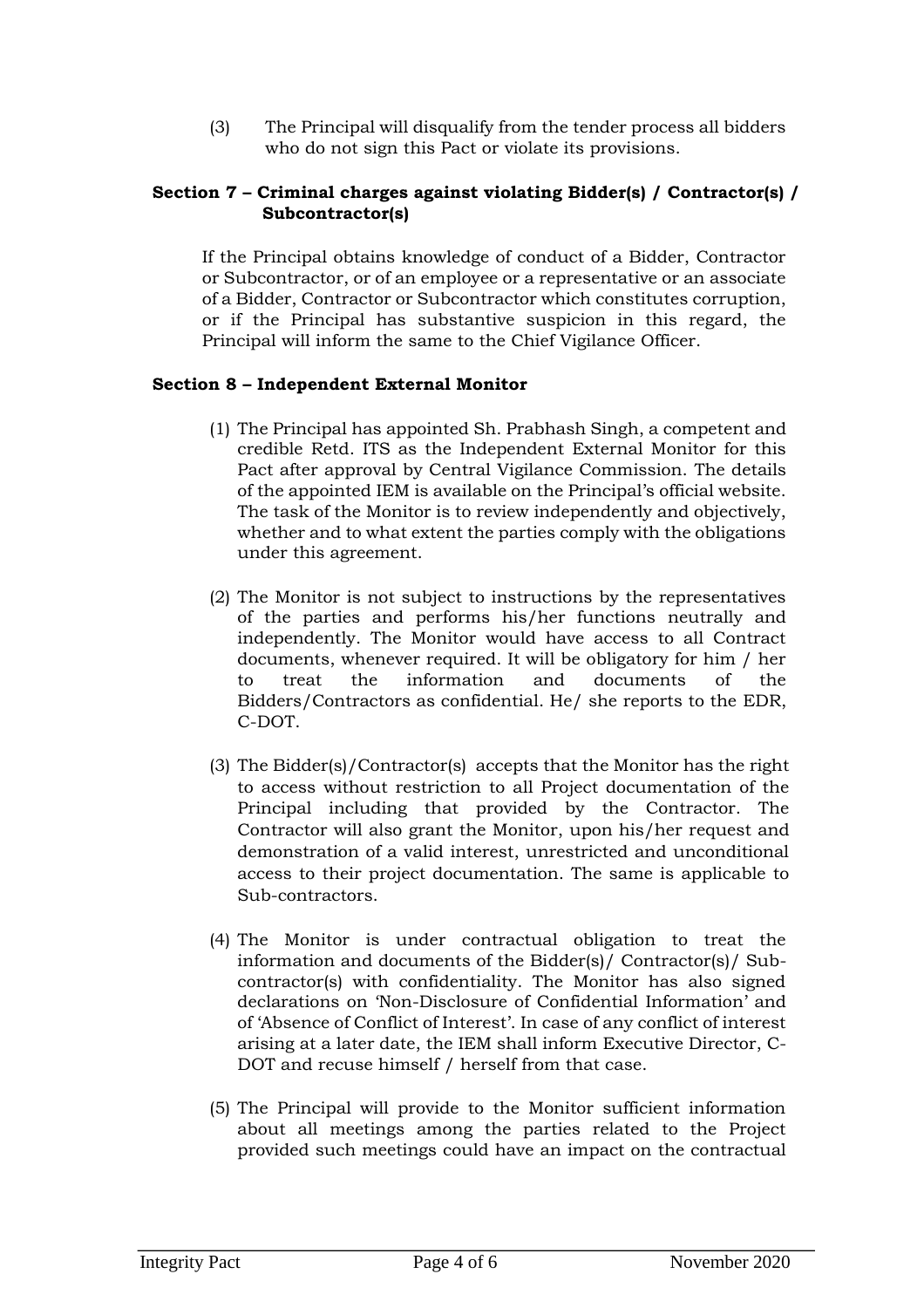relations between the Principal and the Contractor. The parties offer to the Monitor the option to participate in such meetings.

- (6) As soon as the Monitor notices, or believes to notice, a violation of this agreement, he/she will so inform the Management of the Principal and request the Management to discontinue or take corrective action, or to take other relevant action. The monitor can in this regard submit non-binding recommendations. Beyond this, the Monitor has no right to demand from the parties that they act in a specific manner, refrain from action or tolerate action.
- (7) The Monitor will submit a written report to the Executive Director, C-DOT within 8 to 10 weeks from the date of reference or intimation to him by the Principal and, should the occasion arise, submit proposals for correcting problematic situations.
- (8) If the Monitor has reported to the Executive Director, C-DOT, a substantiated suspicion of an offence under IPC/ PC Act and such similar laws, and the Executive Director, C-DOT has not, within the reasonable time taken visible action to proceed against such offence or reported it to the Chief Vigilance Officer, the Monitor may also transmit this information directly to the Central Vigilance Commissioner.
- (9) The word **'Monitor'** would include both singular and plural.

# **Section 9 – Pact Duration**

This Pact begins when both parties have legally signed it. It expires for the Contractor, 12 months after the last payment is made under the contract, and for all other Bidders 6 months after the contract has been awarded. Any violation of the same would entail disqualification of the bidders and exclusion from future business dealings.

If any claim or discrepancy is made or lodged by any bidder or the principal, during this time, the same shall be binding and continue to be valid despite the lapse of this pact as specified above, unless it is discharged / determined by Executive Director of C-DOT.

### **Section 10 – Other provisions**

- (1) This agreement is subject to Indian Law. Place of performance and jurisdiction is the Registered Office of the Principal, i.e. New Delhi.
- (2) Changes and supplements as well as termination notices need to be made in writing. Side agreements have not been made.
- (3) If the Contractor is a partnership or a consortium, this agreement must be signed by all partners or consortium members.
- (4) Should one or several provisions of this agreement turn out to be invalid, the remainder of this agreement remains valid. In this